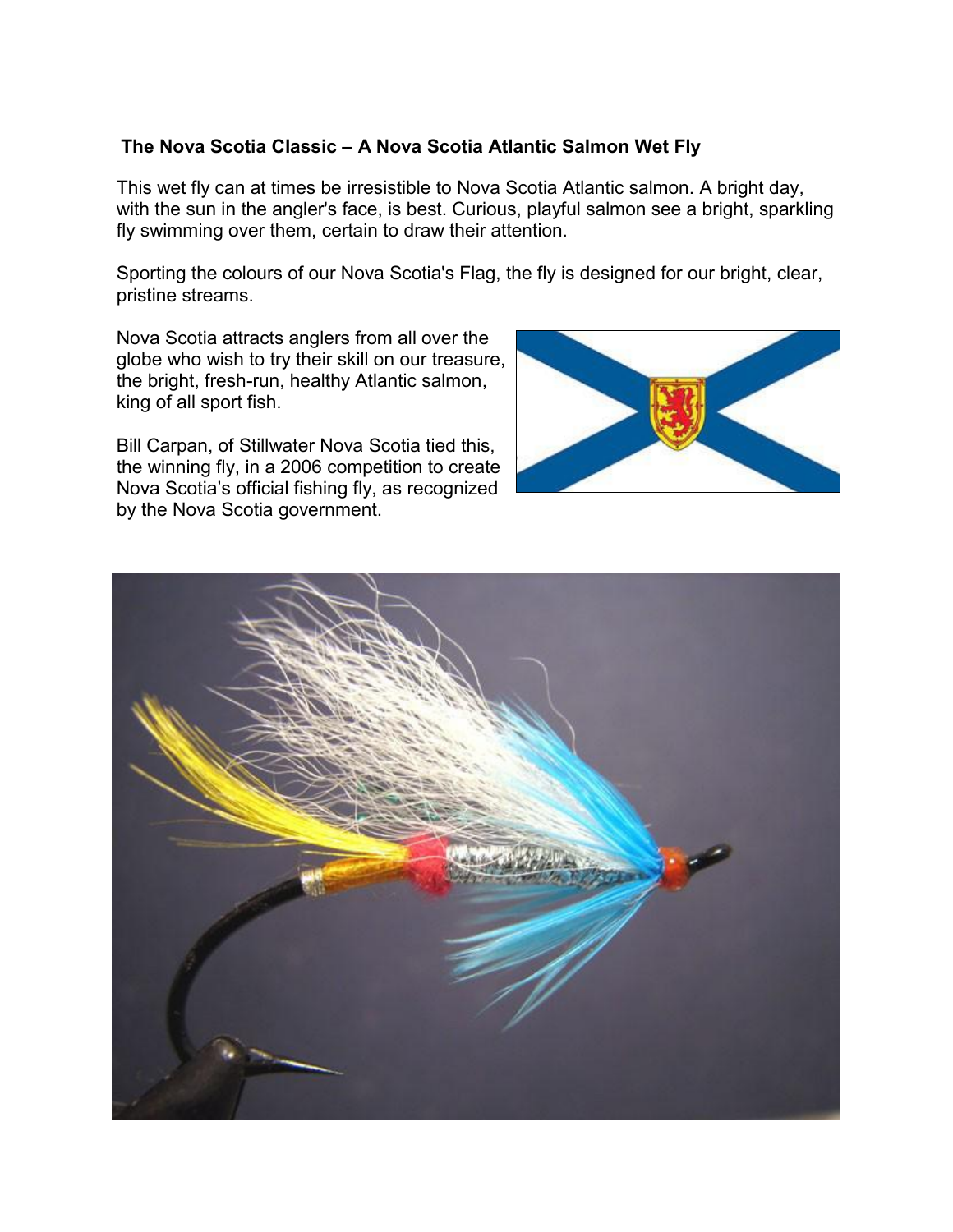## **Nova Scotia Classic**

| Thread:    | White 8/0 UniThread                                                 |
|------------|---------------------------------------------------------------------|
| Hook:      | Partridge Bartleet Supreme salmon hook sizes 2, 4, 6                |
| Tag:       | Extra fine oval silver Lagartun varnished French tinsel             |
|            | with golden yellow silk or rayon floss                              |
| Tail:      | Two golden pheasant crests                                          |
| Butt:      | Fluorescent red wool dubbing                                        |
| Body:      | <b>Silver Diamond Braid</b>                                         |
| Underwing: | 4 strands forest green Krystal Flash                                |
| Wing:      | White calf tail                                                     |
| Hackle:    | Silver Doctor Blue hen hackle folded backward and tied collar style |
| Head:      | Fluorescent red 8/0 UniThread finished with 2 applications          |
|            | of Angler's Corner Glossy Wet Head Cement                           |

#### Stillwater man creates NS fishing fly

#### By Helen Murphy

STILLWATER - Bill Carpan of Stillwater has created what may become the official fishing fly of Nova Scotia. His winning entry in a contest by the Nova Scotia Federation of Anglers and Hunters was announced Saturday at the Atlantic Outdoor Sport and RV Show in Halifax.

"I certainly was surprised," Carpan said Tuesday. "A lot of people got excited about it (the contest) and participated in it. The reason I thought the contest was a great idea is that I think it will bring attention to sport fishing in Nova Scotia and especially the Atlantic salmon. We need all the help we can get right now. That kind of attention will help the St. Mary's River Association and the Nova Scotia Federation of Anglers and Hunters to get support for doing conservation work."

A fly tier for close to 40 years, Carpan says he learned the art originally from a book by Helen Shaw, which is still available. "But between then and now I have attended seminars and had lessons from Warren Duncan of New Brunswick and Jim McCoul of Brookfield - Jim is at least a two-time world champion fly-tyer."

Carpan has also taught fly-tying, and encourages young people and those with disabilities to give it a try. "There's also the possibility for some people to make money doing it," he says.

"There are a lot of aspects to it, so it lends itself to people with different likes and dislikes," he explains. "One of the things that I like best about it is that it involves doing

something with your hands which a lot of people find relaxing, like knitting. Plus you're producing something, and that's rewarding."

Carpan is past president of the St. Mary's River Association and has been a board member since 1984.

The executive director of the federation, Tony Rodgers, presented Carpan's winning entry to Murray Hill, director of Inland Fisheries for the province of Nova Scotia. The government will be asked to have the fly recognized as the official fishing fly of Nova Scotia.

The fly is called the "Nova Scotia Classic" - Carpan will receive a \$1,000 prize. The fly is now the property of the federation.

The organization received 76 entries from the United States, Ontario, Quebec, and all of the Atlantic provinces with the bulk of the entries from Nova Scotia. This demonstrated that fly tyers from the province wanted to have a say in who may win, said Rodgers.

The three judges are all well known fly tiers in their own right and between them have written numerous books on the subject and articles for magazines on fly tying and fly fishing. They were Don MacLean, Paul Mariner and Brian Sweeney.

The judging was done on a blind basis. All of the flies were identified by a number and the identity of the tyer was kept secret until they made their final decision. It took two hours to come to a decision with some debate over the final five flies.